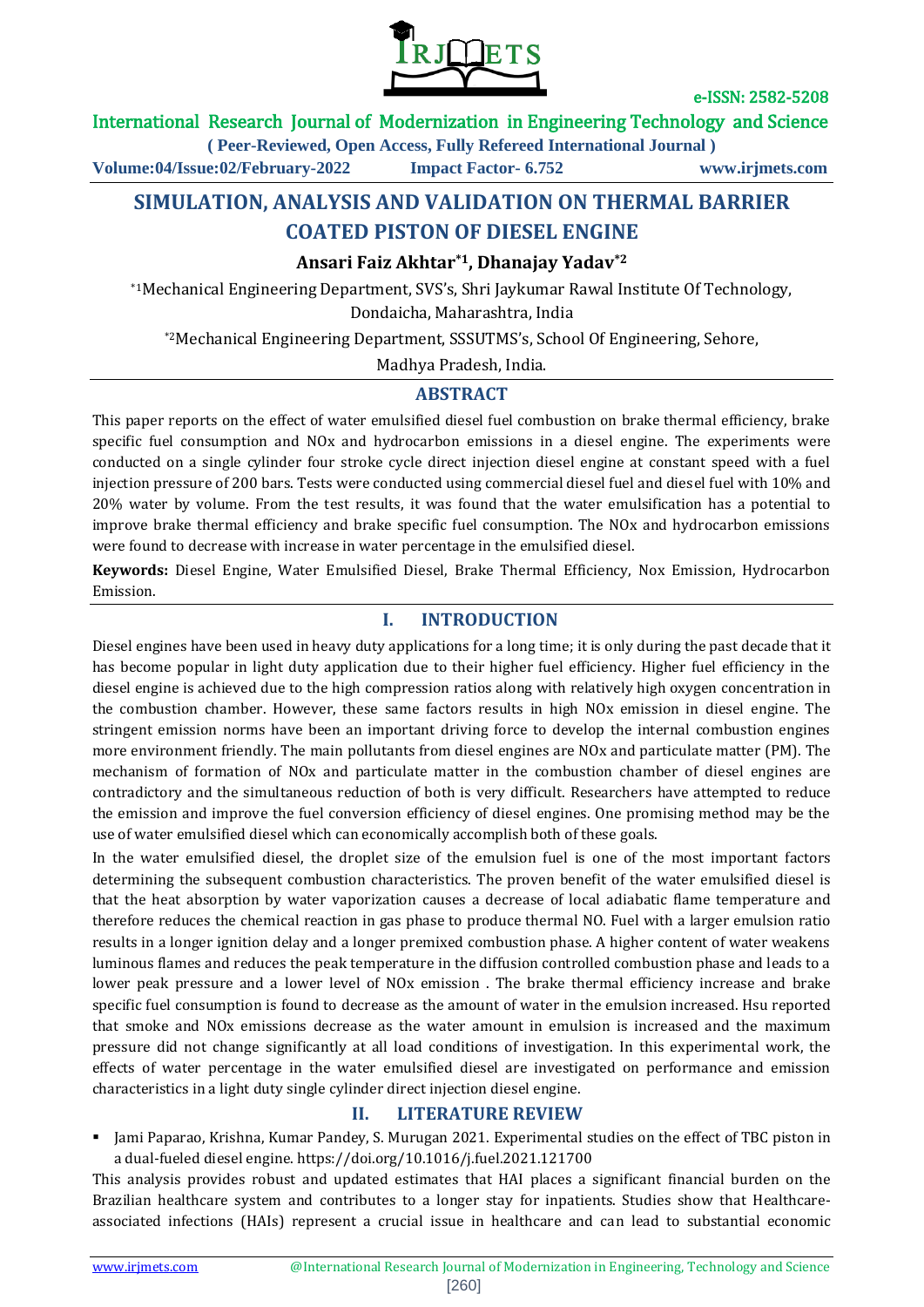

# International Research Journal of Modernization in Engineering Technology and Science

**( Peer-Reviewed, Open Access, Fully Refereed International Journal )**

**Volume:04/Issue:02/February-2022 Impact Factor- 6.752 www.irjmets.com**

impacts in intensive care units (ICUs). To estimate direct costs associated with the most significant HAIs in 50 teaching hospitals in Brazil, affiliated to the Unified Health System (SUS)

 G. Vidyasagar Reddy R. L. Krupakaran N. Govindha Rasu 2021. Energy balance and emission analysis on diesel engine using different thermal barrier coated pistons. https://doi.org/10.1016/j.matpr.2020.12.424

In this study, the impact on the energy balance system of diesel engines of the insulated heat transfer surfaces was examined. Four pistons are used in the current study, for all of the pistons using Ni-Cr-Al-Y as a bond coat of 50 mm thick. For LHR-1 Engine, the piston is insulated with (7% YSZ), LHR-2 Engine is (2%Nd + YSZ), LHR-3 Engine is (2%Gd + YSZ), and the LHR-4 Engine (2%Nd + 2%Gd + Y SZ) as a top coat of 250 mm thick. The analysis of work is discussed in a four-stroke single- cylinder diesel engine. The outcomes obtained from this show that the CO and HC emission of a coated engine is reduced by 16.1% and 22.5% and the NOx emission is getting increased by 17.7% with a coated piston compared to the standard piston. The findings show a reduction of heat losses for the ceramic- coated engine cooling system.

 Vishwanath, S. Godiganur, Shiavananda Nayaka, G. N. Kumar. Thermal barrier coating for diesel engine application – A review. 2020. https://doi.org/10.1016/j.matpr.2020.10.112

Thermal barrier coating (TBC) may be successful in making diesel engines more efficient. TBCs are proven to be performing well in gas turbines and used widely in that application. TBCs in a diesel engine are exposed to a slightly different environment in comparison with gas turbines. Different bond coat and top coat materials that can be used in relatively lowtemperature application such as diesel engine. A simplified review is done on durability and reliability aspects like residual stress, thermal cycling performance, thermal conductivity, and thermal reflectance is done in this paper

 V. Dananjayakumar, Mallesh B. Sanjeevannavar, Shailesh M. Golabhanvi, M. A. Kamoji. Experimental analysis of CI engine using zirconia ceramic powder coated piston fuelled with Karanja biodiesel 2021. https://doi.org/10.1016/j.matpr.2021.01.113

The purpose of this research work is to find the performance of bio -diesel fueled compression ignition engine with and without Zirconia ceramic powder as a thermal barrier coating on the piston head by using plasma spray technique. Experiments were carried out on water cooled engine at constant speed and fixed loaded compression ignition engine, to find the brake thermal efficiency, brake specific fuel consumption and brake power for various injection operating pressures and compression ratios. With an increased compression ratio from 13.99 to 17.5 the brake power, brake specific fuel consumption and brake thermal efficiency were found to improve by 2.55%, 20.75% and 9.23% respectively, similarly as injection operating pressure was increased from 160 to 190 bar the brake power, brake specific fuel consumption and brake thermal efficiency were found to be improved by 1%, 9% and 3.26% respectively.

 SerkanÖzel, ErdinçVural, MuratBinici. Optimization of the effect of thermal barrier coating (TBC) on diesel engine performance by Taguchi method 2019. https://doi.org/10.1016/j.fuel.2019.116537

The effects of coated layers on torque, power and brake specific fuel consumption (BSFC) were investigated experimentally, and statistically using the Taguchi optimization method. Coating materials used in this study were Al2O3 + 13% TiO2, Cr2O3, and Cr2O3 + 25% Al2O3. Each coating material was tested at different speeds, which were 1400 rpm, 2000 rpm, 2600 rpm and 3200 rpm. The results showed that engine torque and BSFC reached their optimum values with the use of Al2O3 + 13% TiO2 at the speed of 2600 rpm. However, engine power showed the best performance with the same coating material but at the speed of 3200 rpm. The results of the experiment were also tested using Taguchi optimization method with coating material and engine speed parameters. The design of Taguchi analysis was carried out with L16 (42 ) orthogonal array. The highest S/N ratios of engine torque and BSFC were observed with the coating material of Al2O3 + 13% TiO2 at the speed of 2600 rpm. However, the highest S/N ratio of engine power was seen with the use of Al2O3 + 13% TiO2 at the speed of 3200 rpm.

 Wellington Uczak de Goes, Nicolaie Markocsan, Mohit Gupta, Robert Vaßen, Taishi Matsushita, Kseniya Illkova. Thermal barrier coatings with novel architectures for diesel engine applications 2020. https://doi.org/10.1016/j.surfcoat.2020.125950

Two types of sealing layers were used, a metallic ( M) or a ceramic thermal spray layer ( C). Laser Flash Analysis (LFA) was used to determine the thermal conductivity and thermal effusivity of the coatings. Two different thermal cyclic tests were used to test the TBCs behavior under cyclic thermal loads. Microstructure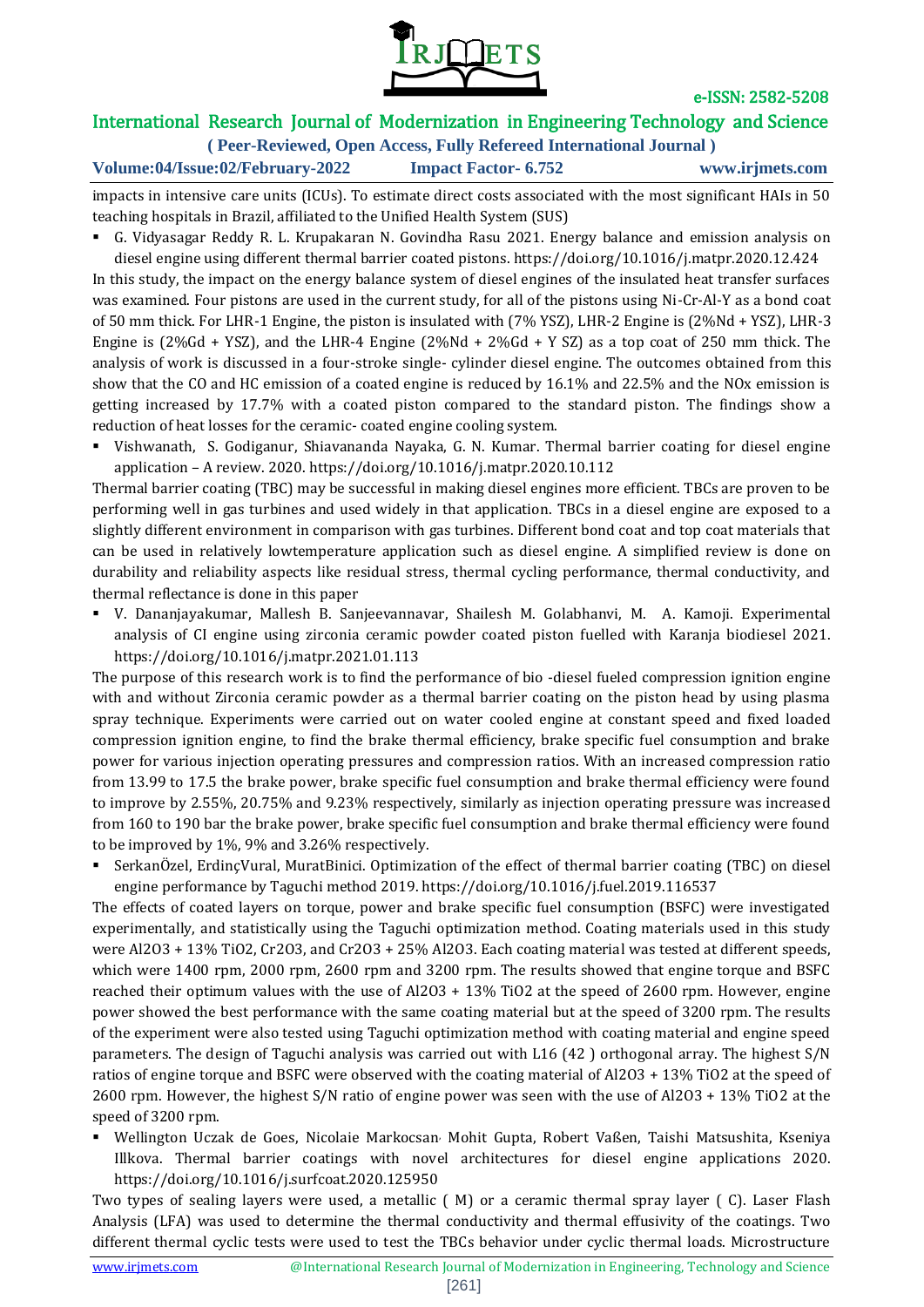

# International Research Journal of Modernization in Engineering Technology and Science

### **( Peer-Reviewed, Open Access, Fully Refereed International Journal )**

#### **Volume:04/Issue:02/February-2022 Impact Factor- 6.752 www.irjmets.com**

analysis before and after the thermal cyclic tests were performed using SEM in different microstructures and materials. The thermal cyclic test results were correlated with coatings microstructure and thermophysical properties. It was observed that the columnar coatings produced by SPS ha d an enhanced service life in the thermal cyclic test s as compared to the APS coatings.

## **III. METHODOLOGY**

The experiments were conducted on a single cylinder Kirloskar make direct injection four stroke cycle diesel engine. The general specifications of the engine are given in Table-1. Water cooled eddy current dynamometer was used for the tests. The engine is equipped with crank angle sensor, piezo-type cylinder pressure sensor, thermocouples to measure the temperature of water, air and gas. Rotameter is used to measure the water flow rate and manometer is used to measure air flow and fuel flow. All the measured readings are fed to computer using a 12 bit add on card to analyze the results. Engine performance analysis software "Engine soft" is used to analyze and plot the graphs.

| <b>Item</b>                  | <b>Specifications</b> |
|------------------------------|-----------------------|
| Engine power                 | $5.2$ kW              |
| Cylinder bore                | 87.5 mm               |
| Stroke length                | $110 \text{ mm}$      |
| <b>Connecting Rod Length</b> | 234 mm                |
| Engine speed                 | 1500 rpm              |
| Compression ratio            | 17.5                  |
| Fuel injection pressure      | 200 <sub>bar</sub>    |

|  | Table-3.1. Engine Specifications. |
|--|-----------------------------------|
|  |                                   |

An exhaust gas analyzer model QRO 402 was used to measure CO, HC, CO2, O2, and NOx. The measuring range and resolution are given in Table-3.1.

| <b>Measuring Item</b> | <b>Measuring Method</b> | <b>Measuring Range</b> | <b>Resolution</b> |
|-----------------------|-------------------------|------------------------|-------------------|
| C <sub>O</sub>        | <b>NDIR</b>             | $0-9.99%$              | 0.01%             |
| HC.                   | <b>NDIR</b>             | $0-5000$ ppm           | 1 ppm             |
| CO <sub>2</sub>       | <b>NDIR</b>             | $0 - 20%$              | 0.10%             |
| 0 <sub>2</sub>        | Electroche<br>mical     | $0 - 25%$              | 0.01%             |
| N0x                   | Electroche<br>mical     | $0-5000$ ppm           | 1 ppm             |

**Table-3.2.** Exhaust gas analyzer specifications.

The water emulsified diesel fuel was prepared by mixing 10% and 20% of distilled water with 90% and 80% of diesel by volume, respectively. Sodium lauryl sulphate was used as surfactant to prepare emulsion. Sodium lauryl sulphate (0.1%) is added with 100 ml and 200 ml distilled water and mixed with 900 ml and 800 ml diesel to prepare D10 and D20 emulsified diesel fuels, respectively. The mixer was stirred for 2-3 minutes in an electrically operated agitator.

The experiments were performed at constant speed of 1500 rpm. The engine was loaded by eddy current dynamometer and the load was measured using a strain gauge. The air consumption is measured with an air manometer surge tank set which has orifice diameter of 20 mm.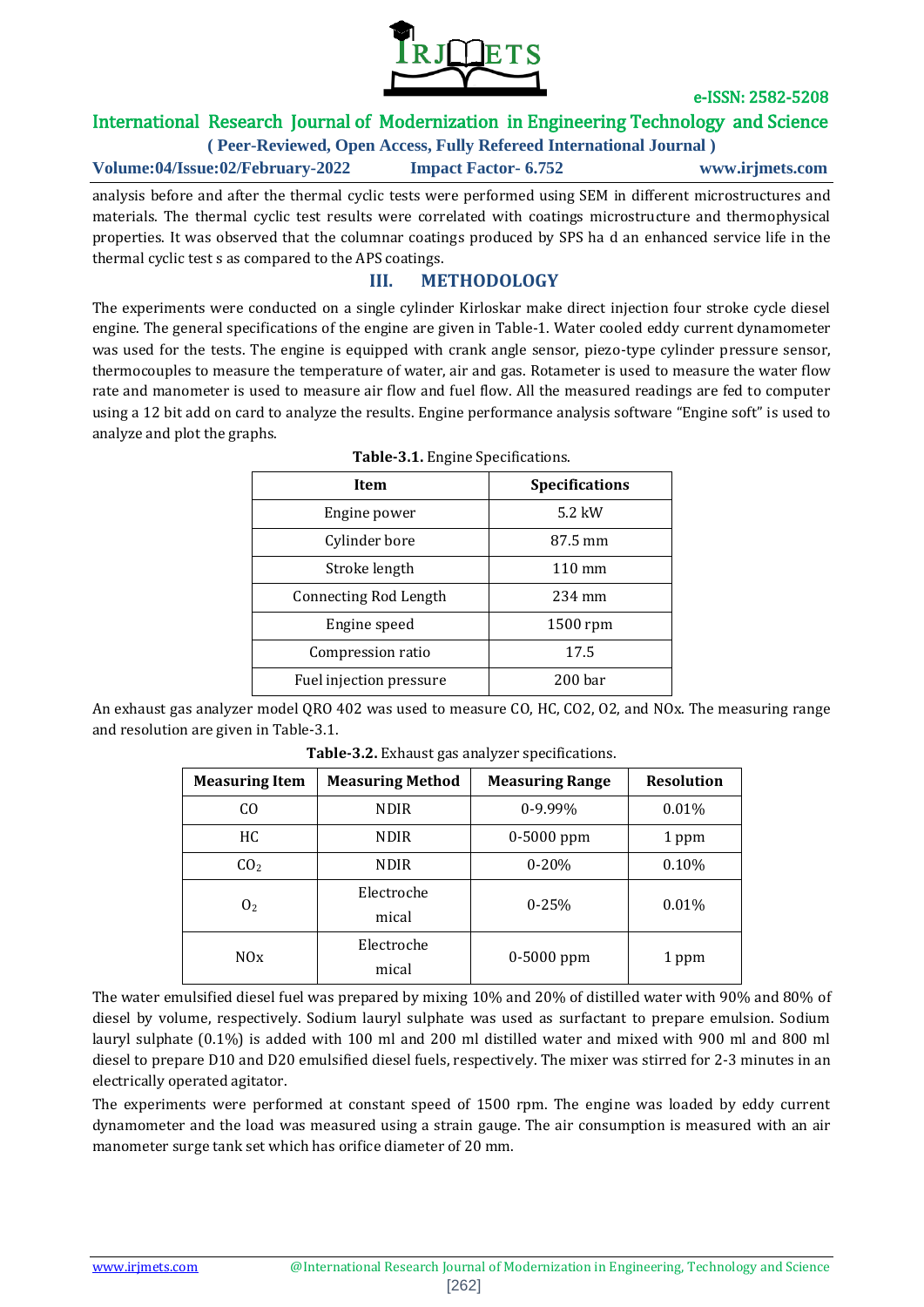

# International Research Journal of Modernization in Engineering Technology and Science



#### **Figure-3.1:** Experimental Setup

The configuration as shown in Fig. 3.1 consists of a single chamber, four strokes, and a dynamometerassociated VCR (Variable Compression Ratio) engine that connects the engine directly to the control panel, the load varies between 0 and 5.2 KW. At 0 percent load, 25 percent load, 50 percent load and 100 percent full load condition (i.e. 0, 1.3, 2.6, 3.9 and 5.2 KW), the engine power is 5.2 kw for reading purposes. The air fuel mixture used with diesel and biodiesel (i.e. LGB b20) is allowed in the fuel tank and the value regulated by the fuel estimator of the control panel. Other setups such as smoke meter, exhaust gas, fuel injector, inlet manifold are programmable with open electronic control panel. On ECU and data analysis systems, the trigger sensor, fuel sensor, level sensor, load sensor, touch sensor are monitored. Table 1 shows engine specification.

| <b>Engine</b>          | Specification     |  |  |  |
|------------------------|-------------------|--|--|--|
| No of Cylinder         | 01                |  |  |  |
| No of Stroke           | 04                |  |  |  |
| Engine Make            | Kirloskar         |  |  |  |
| Model                  | TV <sub>1</sub>   |  |  |  |
| Rated Power            | 5.2 Kw @ 1500 RPM |  |  |  |
| Orifice Diameter       | $20 \text{ mm}$   |  |  |  |
| Dynamometer arm Length | 185 mm            |  |  |  |
|                        |                   |  |  |  |

| Table 3.3. Engine Specifications |  |
|----------------------------------|--|
|----------------------------------|--|



**Figure-3.2:** Piston Crown before and After Coating.

Fig. 3.2 shows the piston crown before and after thermal barrier coating: From the research analysis, NicrAl, aluminum oxide, molybdenum, titanium oxide, MgZro, Ysz, Zirconia, Mullite, Yttrium stabilized zirconium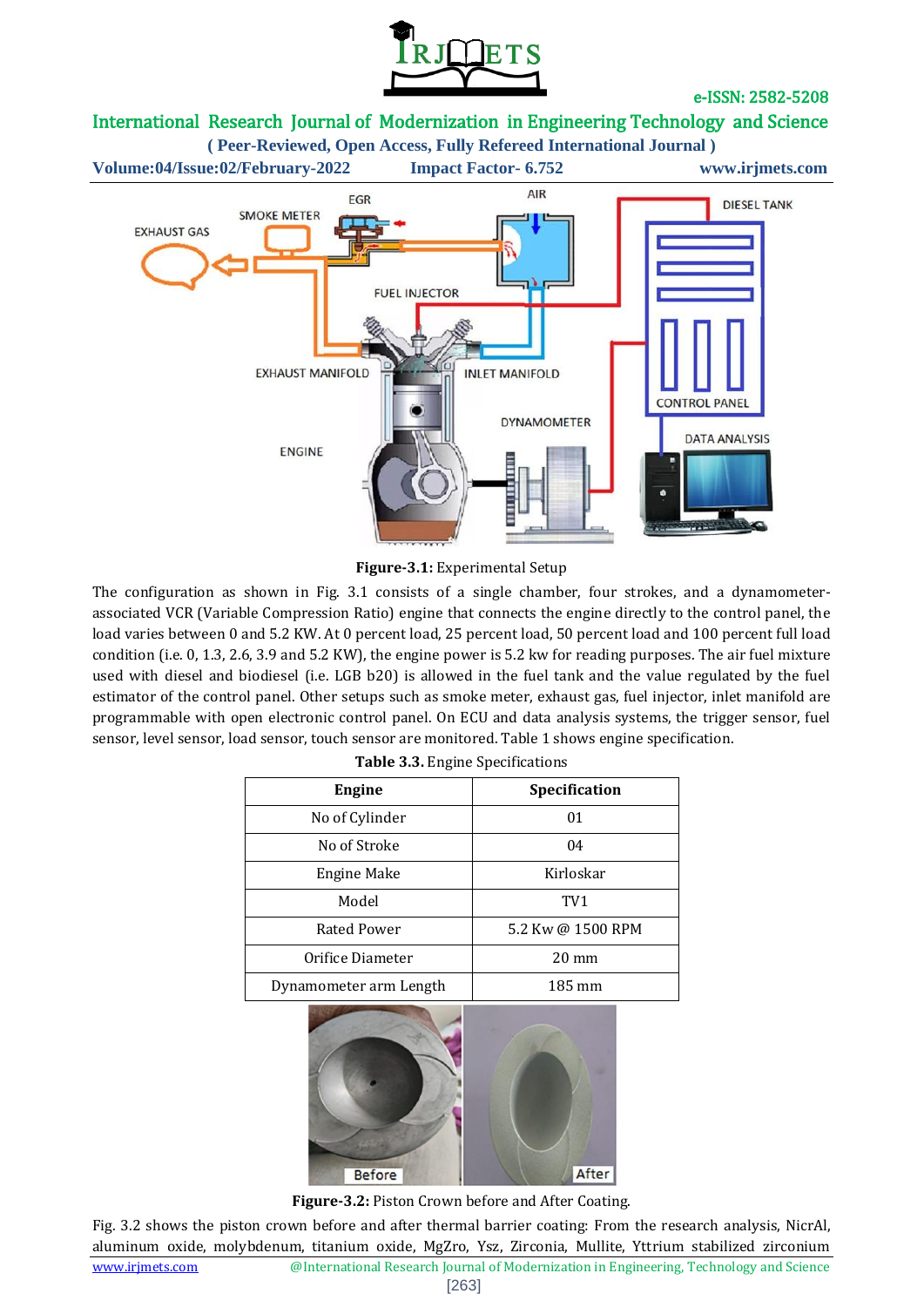

# International Research Journal of Modernization in Engineering Technology and Science

**( Peer-Reviewed, Open Access, Fully Refereed International Journal ) Volume:04/Issue:02/February-2022 Impact Factor- 6.752 www.irjmets.com**

magnesium stabilized zirconia etc. have been found to be the materials used for thermal barrier coating. The barrier coating Piston Based Coating for this work, NiCr – 100 (Micron), Top Piston Crown AL2O3- & Total Thermal Barrier Coating – 250 (Microns). For the diesel engine piston crown, the ceramic material ''Aluminum oxide" was used as a covering material. High thermal conductivity, good mixture, wear barrier and high heat stun resistance are essential properties of the artistic material. The piston crown was covered with shielding thermal barrier. Using plasma splash technique, the fired substance Al203 was covered over the substratum to 300 mm thick. Intially, the material was removed from the cylinder substrate material before covering and the warm boundary cover of AI203 was covered on the substrate material to a thickness of 250 lm above the NiCrAl protective layer of thickness 100 mm. Fig. 3.3 indicates the completed experimental work on piston crown.



**Figure-3.3:** Experimental Work on Piston Crown. **IV. RESULT AND DISCUSSION**

The aim of the experimental study was to investigate the effect of diesel (DSL), diesel with10% water (D10) and diesel with 20% water (D20) on performance and emission in a light duty single cylinder diesel engine. The experimental results are presented in Figures 1 to 4.





The effect of water percentage in diesel-water emulsion on brake thermal efficiency is shown in Figure-4.1.1. When the amount of water in the emulsion increases the brake thermal efficiency increases. The presence of water in the emulsion increases the expansion work and reduces the compression work resulting increased net work done during the cycle. The expansion of water vapor offers additional force on the top of the piston which increases the torque produced during the cycle. In the diesel-water emulsion, the diesel quantity is replaced by equal amount of water per unit volume. So, the increase in net work done and decrease in fuel consumption causes higher brake thermal efficiency. This is in agreement with AbuZaid who experimentally showed that the maximum brake thermal efficiency occurs when 20% water in the emulsion is used in a single cylinder diesel engine. Jamil Ghojel et al., also reported that the brake thermal efficiency of diesel oil emulsion is somewhat higher over the test range in heavy duty industrial diesel engine. For a light duty IDI diesel engine, the use of emulsified fuel improves the engine efficiency in certain operating modes.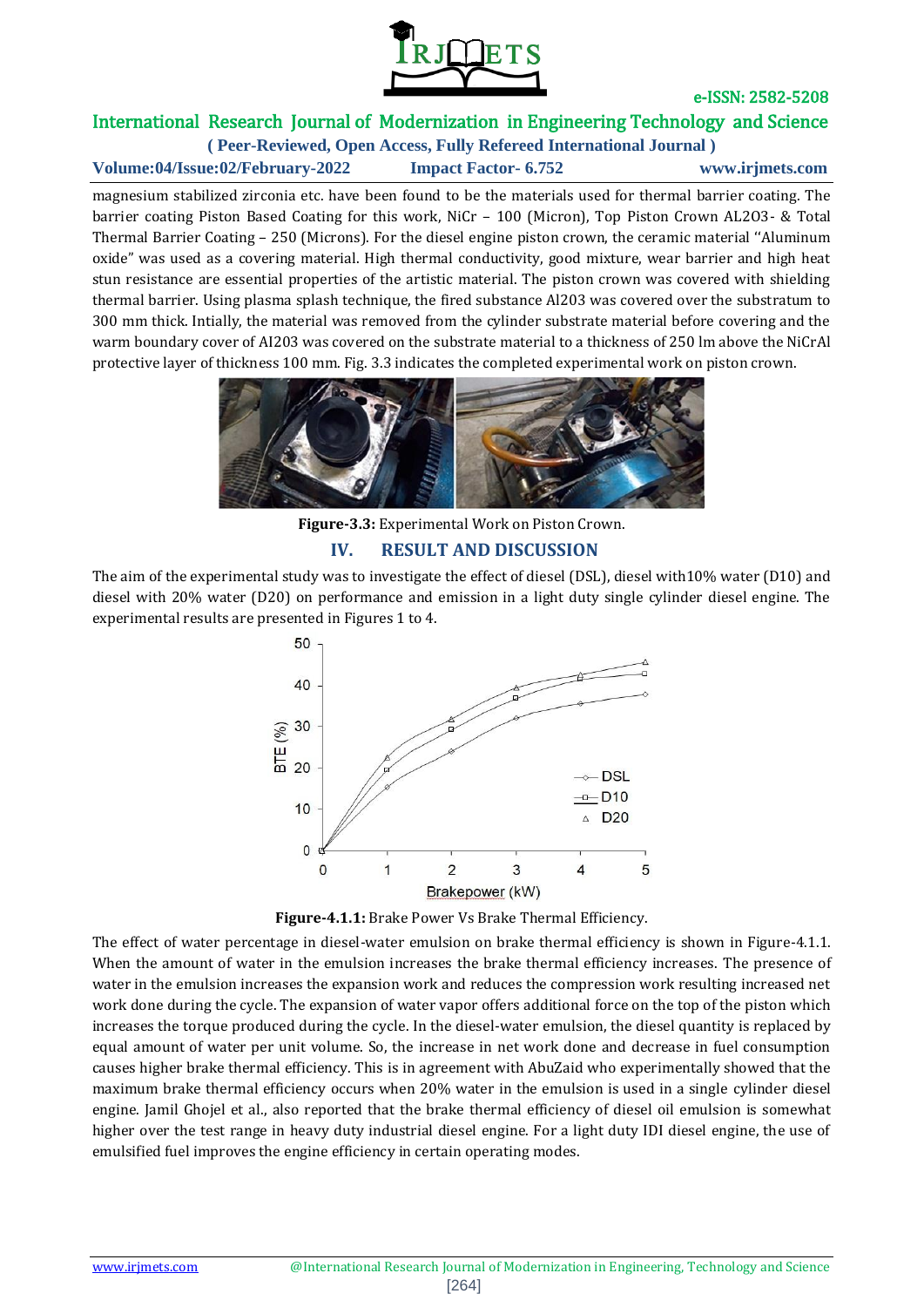

# International Research Journal of Modernization in Engineering Technology and Science

**( Peer-Reviewed, Open Access, Fully Refereed International Journal )**



**Figure-4.1.2**: Brake power vs Brake Specific Fuel Consumption.

The brake specific fuel consumption (BSFC) decreases at all load conditions when the percentage of water in the emulsion is increased as shown in Figure-4.1.2. As the percentage of water in the emulsion increases, the amount of diesel is replaced by an equal amount of water. This means that less diesel fuel is actually contained in unit volume of the emulsion. So, as the percentage of water in the emulsion increases, the BSFC decreases. The minimum value occurs when the percentage of water is 20%. When the emulsified fuel is used, the most probable reason to obtain improvement in brake specific fuel consumption and thermal efficiency is the reduction of heat losses.



**Figure-4.1.3**: Brake Power vs NOx Emission.

The NOx emission decreases with the percentage of water in the emulsion as shown in Figure-4.1.3 at all load conditions. The percentage of reduction in NOx is 10% and 25% for 10% and 20% water in the emulsion. The improvement in the NOx emission is caused by the reduction in adiabatic flame temperature due to the vaporization and sensible heats of water. The presence of water in the emulsion weakens luminous flames and reduces the peak temperature during diffusion-controlled combustion phase which leads to a lower peak pressure and a lower level of NOx emission.



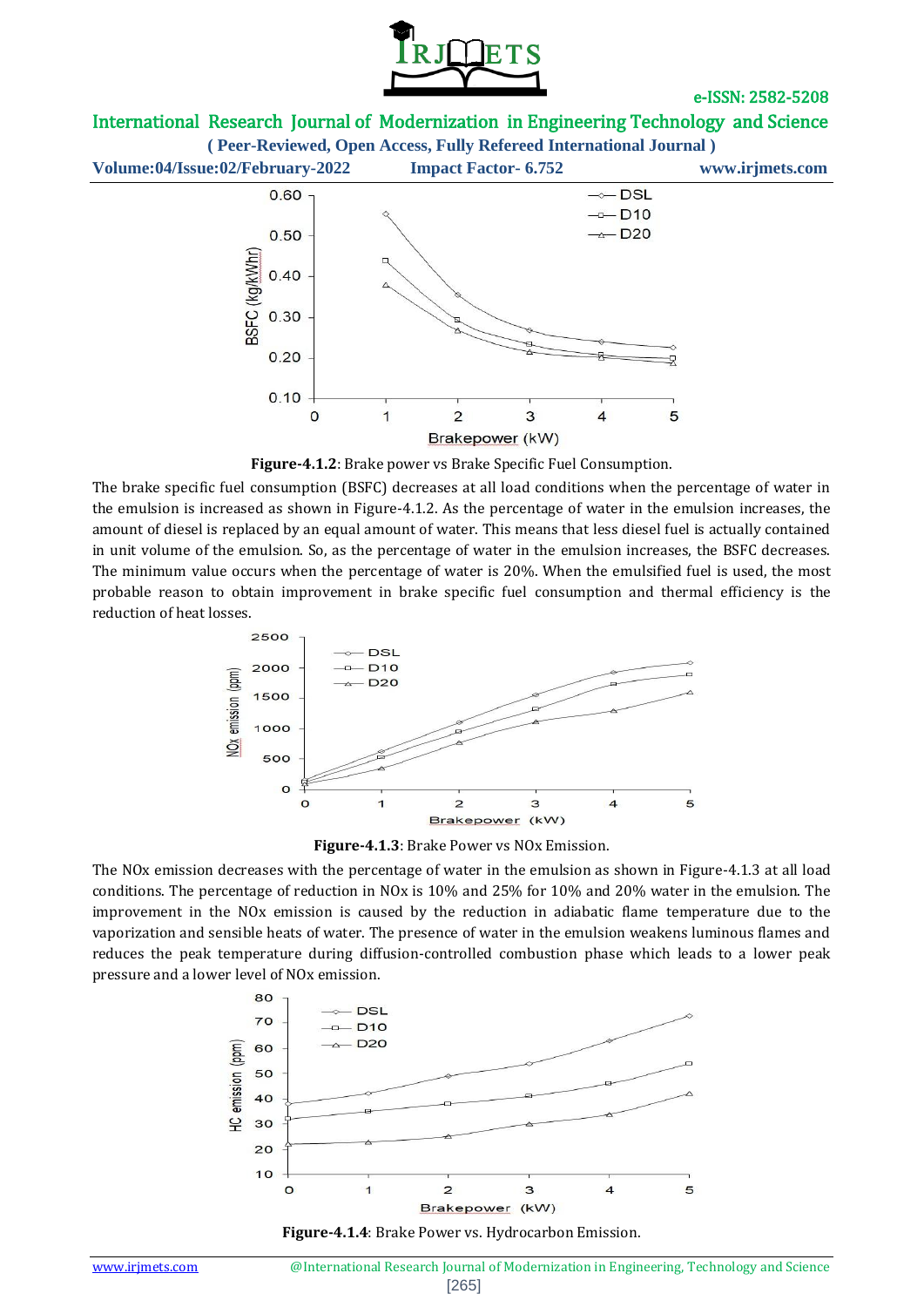

# International Research Journal of Modernization in Engineering Technology and Science

**( Peer-Reviewed, Open Access, Fully Refereed International Journal ) Volume:04/Issue:02/February-2022 Impact Factor- 6.752 www.irjmets.com**

The presence of hydrocarbon (HC) in exhaust gases at 10% and 20% water in the emulsion is shown in Figure-4.1.4. At all load conditions the presence of HC in exhaust gases is found decreasing with increase in water percentage in the emulsion. This observation is consistent with Armas [4] who attributed this to microexplosion. The micro-explosion phenomenon in emulsified fuel due to the volatility differences between water and diesel fuel causes violent disintegration of fine droplets and consequently enhances the fuel-air mixing in the combustion chamber helps in reducing the formation of soot and HC. Additionally, the increased amount of OH radicals from water dissociation also reduces the formation of soot because high radical concentration promotes carbon oxidation, thereby limiting carbon availability for the formation of soot precursors.



**Figure-4.2.1:** Brake Power Vs Brake Thermal Efficiency.

Fig. 4.2.1: The brake thermal efficiency of companied Lemongrass biodiesel and pure biodiesel (i.e D10, D20 & D30) at 100% load is 29.2%, 28% and 26.3% respectively. Brake thermal efficiency of pure biodiesel which observed at full load condition is 31% so, the observed blend D20 (i.e D10) with full load condition which gives nearest result to diesel value. The combined biodiesel blends such as D10 has a higher calorific value than other dual biodiesel. This is important that per- haps the Thermal barrier coated piston has higher performance throughout all load situations than its standard engine.



**Figure-4.2.2**: Brake power vs Brake Specific Fuel Consumption.

Fig. 4.2.2: The brake specific fuel consumption of companied Lemongrass biodiesel and pongamia methyl ester and pure biodie- sel (i.e D10, D20 & D30) at 100% is load 0.23 kg/Kw-hr, 0.27 kg/Kw-hr and 0.3 kg/Kw-hr respectively. Brake specific fuel consumption of pure biodiesel which observed at full load condition is 0.20 kg/Kw-hr. so, the observed blend B20 (i.e D10) with full load condi- tion which gives nearest result to diesel value. However the high- est BSFC is observed are 0.30 Kg/kw-hr for the combined biodiesel D30. The real fuel consumption is found to gradu- ally decrease as the load is increasing. The reduction in BSFC is attributed to the improvement in fuel usage and increased rate of power production in the thermal barrier coated engine at certain load conditions.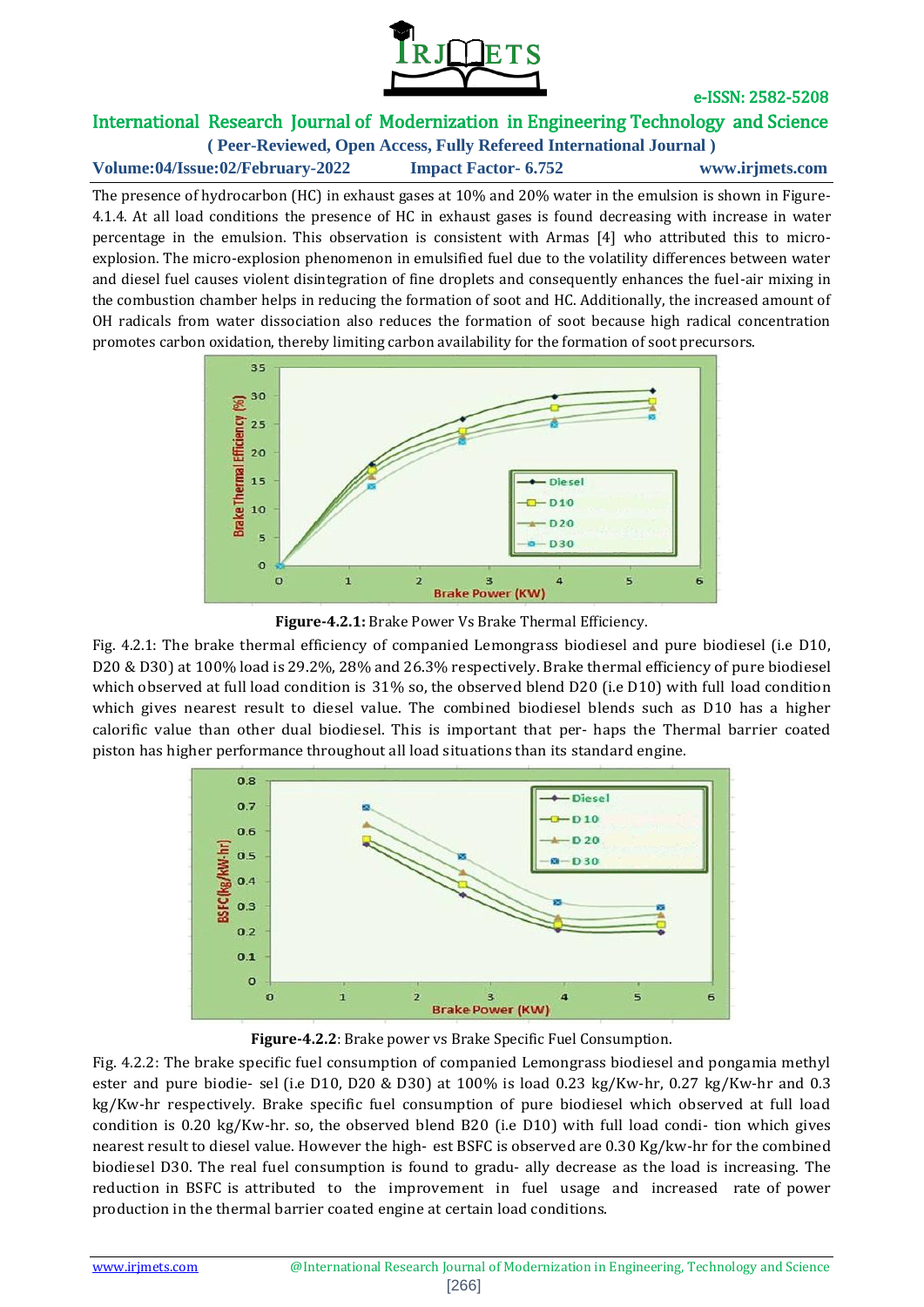

# International Research Journal of Modernization in Engineering Technology and Science

**( Peer-Reviewed, Open Access, Fully Refereed International Journal )**

**Volume:04/Issue:02/February-2022 Impact Factor- 6.752 www.irjmets.com** 1200



**Figure-4.2.3**: Brake Power vs NOx Emission.

Fig. 4.2.3: Indicates the NOx emission level in combined Lemon- grass biodiesel and pure diesel. Owing to higher combustion temperatures, the NOx emission rises at 100 percent load as compared with lower load conditions. It is found that the NOx emission rate in pure diesel combustion is lower than the mixed biodiesel blends due to its minimum oxygen content. The hydrocarbon emission of companied Lemongrass bio- diesel and pongamia methyl ester and pure biodiesel (i.e D10, D20 & D30) at 100% loadis 900 ppm, 830 ppm and 720 ppm respectively. Owing to a rise in temperature after ignition, the thermal barrier coated engine and NOx emissions are mainly boosted.



**Figure-4.2.4**: Brake Power vs. Hydrocarbon Emission.

Fig. 4.2.4: The hydrocarbon emission content in combined Lemongrass biodiesel and pure diesel is depicted in the Fig. 4.2.4.The level of hydrocarbon emissions in the combustion of pure diesel is found to be higher than the combined biodiesel blends due to its minimum oxygen content in pure diesel. The hydrocarbon emission of companied (i.e D10, D20 & D30) at 100% load is 90 ppm, 95 ppm and 100 ppm respectively. Hydrocarbon emissions in thermal barrier coated engines are very small compared to normal diesel engines.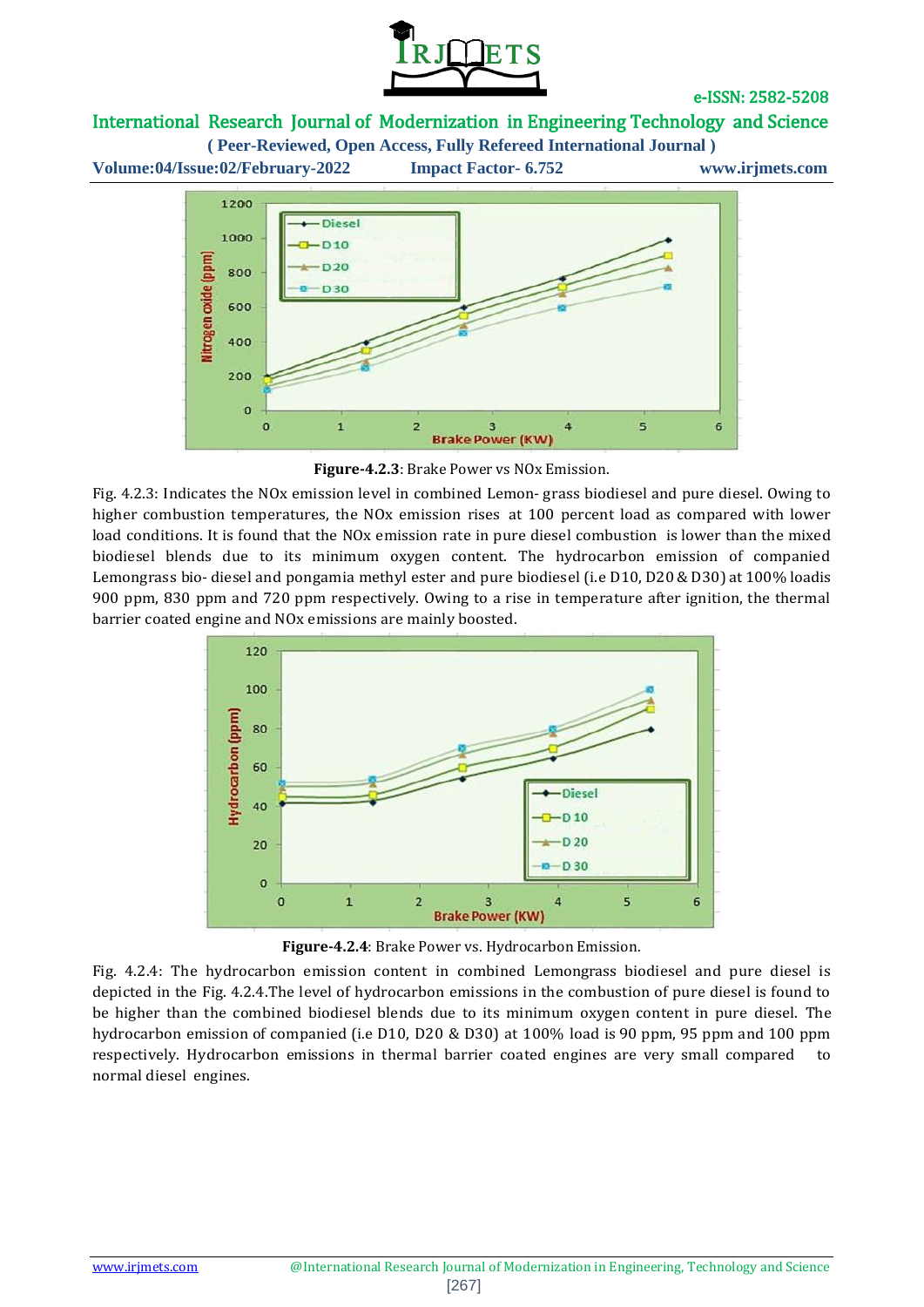

# International Research Journal of Modernization in Engineering Technology and Science

**( Peer-Reviewed, Open Access, Fully Refereed International Journal )**

**Volume:04/Issue:02/February-2022 Impact Factor- 6.752 www.irjmets.com**

## **V. RESULT AND VALIDATION Table 5.1:** Brake Thermal Efficiency (BTE)

| <b>Brake Power</b> | <b>Brake Thermal Efficiency (BTE)</b> |                  |          |                  |                  |          |                  |                  |          |
|--------------------|---------------------------------------|------------------|----------|------------------|------------------|----------|------------------|------------------|----------|
| (KW)               | DSL <sub>1</sub>                      | DSL <sub>2</sub> | Differe. | D10 <sub>1</sub> | D10 <sub>2</sub> | Differe. | D20 <sub>1</sub> | D20 <sub>2</sub> | Differe. |
| $\bf{0}$           | 00                                    | 00               | $00\%$   | 00               | 00               | 00%      | 00               | 00               | 00       |
| 1                  | 15                                    | 14.7             | 0.003%   | 19               | 14               | 0.05%    | 22               | 13.4             | 0.086%   |
| $\overline{2}$     | 33                                    | 24               | $0.09\%$ | 29               | 22               | $0.07\%$ | 31               | 21               | 0.10%    |
| 3                  | 32                                    | 28               | $0.04\%$ | 36               | 26               | $0.10\%$ | 39               | 22               | 0.17%    |
| 4                  | 35                                    | 30               | $0.05\%$ | 41               | 29               | 0.12%    | 42               | 27               | 0.15%    |
| 5                  | 38                                    | 32               | $0.06\%$ | 42               | 29               | 0.13%    | 45               | 28               | 0.17%    |

### **Table 5.2:** Brake Specific Fuel Consumption (BSFC)

| <b>Brake Power</b> | <b>Brake Specific Fuel Consumption (BSFC)</b> |                  |             |                  |                  |            |                 |                  |             |  |
|--------------------|-----------------------------------------------|------------------|-------------|------------------|------------------|------------|-----------------|------------------|-------------|--|
| (KW)               | DSL <sub>1</sub>                              | DSL <sub>2</sub> | Differe.    | D10 <sub>1</sub> | D10 <sub>2</sub> | Differe.   | <b>D20</b><br>1 | D20 <sub>2</sub> | Differe.    |  |
| $\bf{0}$           |                                               |                  |             |                  |                  |            |                 |                  |             |  |
| 1                  | 0.37                                          | 0.58             | $-0.0021%$  | 0.43             | 0.59             | $-0.0016%$ | 0.55            | 0.63             | $-0.0008%$  |  |
| 2                  | 0.27                                          | 0.45             | $-0.0018%$  | 0.30             | 0.48             | $-0.0018%$ | 0.36            | 0.53             | $-0.0017%$  |  |
| 3                  | 0.21                                          | 0.30             | $-0.0009%$  | 0.22             | 0.32             | $-0.0010%$ | 0.27            | 0.40             | $-0.0013%$  |  |
| 4                  | 0.20                                          | 0.21             | $-0.0001\%$ | 0.21             | 0.23             | $-0.0002%$ | 0.24            | 0.25             | $-0.0001\%$ |  |
| 5                  | 0.18                                          | 0.20             | $-0.0002%$  | 0.20             | 0.23             | $-0.0003%$ | 0.22            | 0.28             | $-0.0006\%$ |  |

#### **Table 5.3:** NOx Emission (NOx)

| <b>Brake Power</b> | <b>NOx Emission (NOx)</b> |                  |          |                  |                  |          |                  |                  |          |
|--------------------|---------------------------|------------------|----------|------------------|------------------|----------|------------------|------------------|----------|
| (KW)               | $DSL_1$                   | DSL <sub>2</sub> | Differe. | D10 <sub>1</sub> | D10 <sub>2</sub> | Differe. | D20 <sub>1</sub> | D20 <sub>2</sub> | Differe. |
| $\bf{0}$           | 120                       | 200              | $-0.8%$  | 200              | 170              | $0.3\%$  | 300              | 140              | 1.6%     |
| 1                  | 360                       | 370              | $-0.1%$  | 500              | 300              | 2.0%     | 610              | 400              | 3.7%     |
| $\mathbf{2}$       | 750                       | 530              | 2.2%     | 900              | 480              | 4.2%     | 1100             | 400              | 8.6%     |
| 3                  | 1100                      | 670              | 4.3%     | 1350             | 640              | 8.7%     | 1540             | 580              | 9.6%     |
| 4                  | 1320                      | 800              | $5.2\%$  | 1700             | 780              | $9.2\%$  | 1900             | 720              | 13.2%    |
| 5                  |                           |                  |          |                  |                  | ----     |                  |                  |          |

### **Table 5.4:** HC Emission (HC)

| <b>Brake Power</b>      | <b>HC Emission (HC)</b> |                  |           |                  |                  |          |         |                  |           |
|-------------------------|-------------------------|------------------|-----------|------------------|------------------|----------|---------|------------------|-----------|
| (KW)                    | $DSL_1$                 | DSL <sub>2</sub> | Differe.  | D10 <sub>1</sub> | D10 <sub>2</sub> | Differe. | $D20_1$ | D20 <sub>2</sub> | Differe.  |
| $\bf{0}$                | 22                      | 40               | $-0.18%$  | 32               | 43               | $-0.11%$ | 38      | 45               | $-0.07%$  |
| $\mathbf{1}$            | 23                      | 41               | $-0.18%$  | 35               | 43               | $-0.08%$ | 42      | 46               | $-0.04\%$ |
| 2                       | 24                      | 44               | $-0.20%$  | 38               | 50               | $-0.12%$ | 50      | 60               | $-0.10%$  |
| 3                       | 29                      | 60               | $-0.31%$  | 40               | 62               | $-0.22%$ | 53      | 71               | $-0.18%$  |
| $\overline{\mathbf{4}}$ | 33                      | 66               | $-0.33\%$ | 46               | 73               | $-0.27%$ | 62      | 80               | $-0.18%$  |
| 5                       | 41                      | 77               | $-0.36%$  | 53               | 86               | $-0.33%$ | 72      | 92               | $-0.20%$  |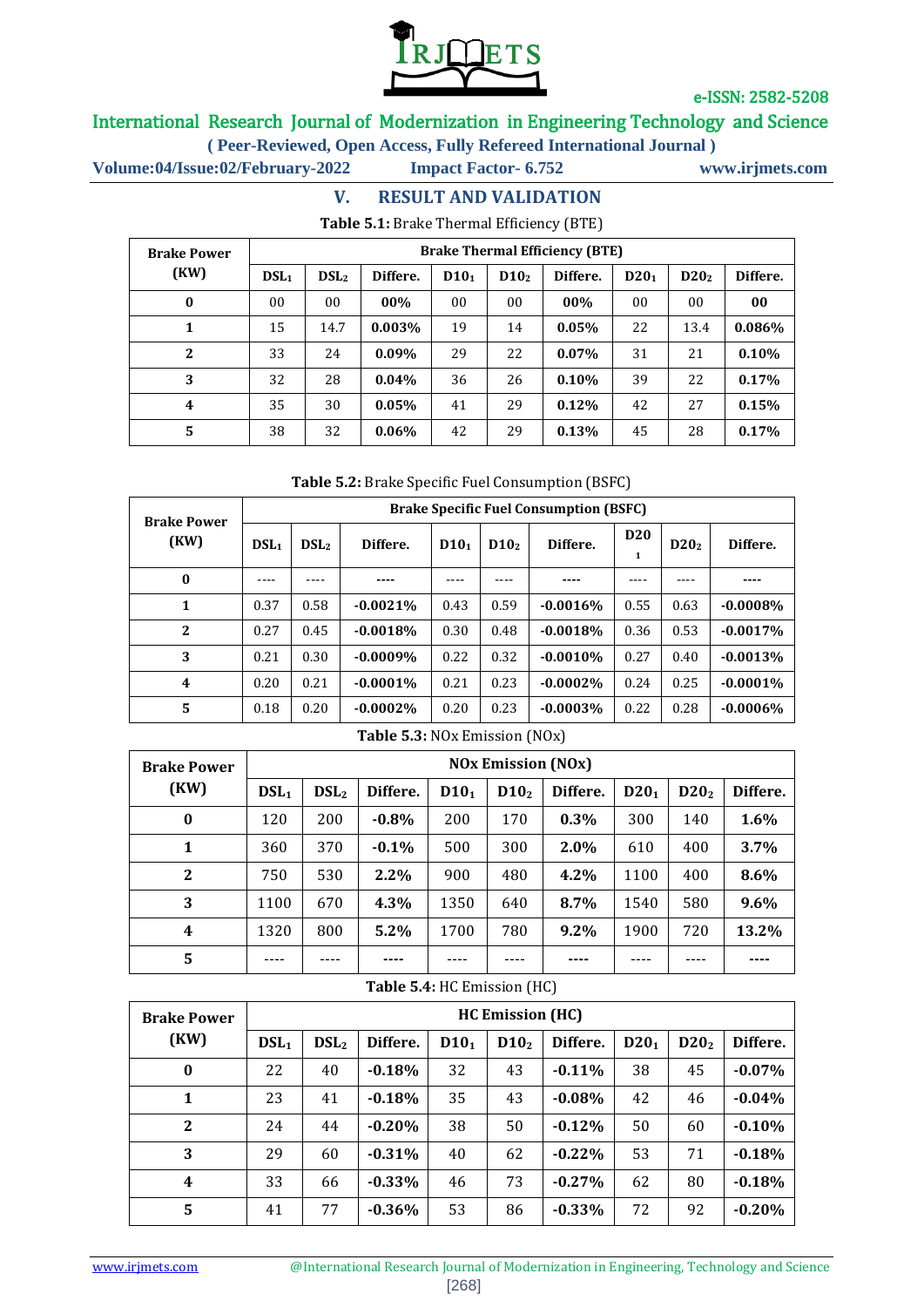

# International Research Journal of Modernization in Engineering Technology and Science

**( Peer-Reviewed, Open Access, Fully Refereed International Journal )**

**Volume:04/Issue:02/February-2022 Impact Factor- 6.752 www.irjmets.com**

# **VI. CONCLUSION**

From the experimental result reported here, it is concluded that use of water emulsified diesel fuel has a potential to improve the performance and emission characteristics of diesel engine. The test results show good agreement with previous study for emulsified fuel referred in the literature. Switching to emulsified fuel combustion does not require any engine modification. The corrosion of engine components due to water presence in the emulsion could be a problem in long run operation of the engine. But, Kweonha Park et al., argued that water in the oil was quickly evaporated by micro-explosion into extremely tiny droplets; this would make the water droplets not to reach directly to the combustion chamber wall, so there would be no corrosion on the cylinder surface.

- The three (DSL, D10 and D20) were selected in this study and concluded based on Specific Gravity, Kinematic Viscosity, Flash Point, Calorific Value, and Cetane number. And also piston is coated with base of Nickel chromium (NiCr – 100 (Micron), Top Piston Crown Aluminium Oxide (AL<sub>2</sub>O<sub>3</sub>- 150 (Microns) & Total Thermal Barrier Coating – 250 (Microns). The diesel which mixed with 100% pure diesel, 00% water (DSL), 10% water (D10) and 20% water (D20).
- The full load condition the Brake thermal efficiency of DSL, which gives higher efficiency compared to the other blends with thermal barrier coated piston. At full load condition the BSFC is observed highest value is 0.30 Kg/kw-hr for the diesel D10.
- Thermal Barrier coated engine the CO emissions have been calculated to be quite poor for improved fuel combustion. The level of hydrocarbon emissions in the combustion of pure diesel is found to be higher than the combined biodiesel blends due to its minimum oxygen content in pure diesel.
- It's noticed that the NOx emission for D20 combination is higher compare to the other biodiesel blends.
- At full load condition it concluded that the blend combination with thermal barrier coated piston (i.e D80 PME 10 LGB 10), BTE is improved, BSFC also improved. However the emission characteristic is decreased in CO, HC and smoke, slightly increased in NOx emission.

## **VII. REFERENCES**

- [1] Jami Paparao, Krishna, Kumar Pandey, S. Murugan 2021. Experimental studies on the effect of TBC piston in a dual-fueled diesel engine. https://doi.org/10.1016/j.fuel.2021.121700
- [2] G. Vidyasagar Reddy R. L. Krupakaran N. Govindha Rasu 2021. Energy balance and emission analysis on diesel engine using different thermal barrier coated pistons. https://doi.org/10.1016/j.matpr.2020.12.424

[3] Sabino Caputo, Federico Millo, Giulio Boccardo, Andrea Piano, Giancarlo Cifali, Francesco. Numerical

- and experimental investigation of a piston thermal barrier coating for an automotive diesel engine application 2019. https://doi.org/10.1016/j.applthermaleng. 2019.114233
- [4] Mustafa, Guven Gok, Muhammet Karabas. Production of Re doped La2Zr2O7 based TBCs and numerical analysis of their use on IC engine piston surface 2021. https://doi.org/10.1016/j.ceramint.2021.12.337
- [5] Vishwanath, S. Godiganur, Shiavananda Nayaka, G. N. Kumar. Thermal barrier coating for diesel engine application – A review. 2020. https://doi.org/10.1016/j.matpr.2020.10.112
- [6] V. Dananjayakumar, Mallesh B. Sanjeevannavar, Shailesh M. Golabhanvi, M. A. Kamoji. Experimental analysis of CI engine using zirconia ceramic powder coated piston fuelled with Karanja biodiesel 2021. https://doi.org/10.1016/j.matpr.2021.01.113
- [7] SerkanÖzel, ErdinçVural, MuratBinici. Optimization of the effect of thermal barrier coating (TBC) on diesel engine performance by Taguchi method 2019. https://doi.org/10.1016/j.fuel.2019.116537
- [8] Jamil Ghojel, Damon Honnery, Khaled Al-Khaleefi. 2006. Performance, emission and heat release characteristics of direct injection diesel engine operating on diesel oil emulsion. Applied Thermal Engineering. 26: 2132-2141.
- [9] J.W. Park, K.Y. Huh, K.H. Park. 2000. Experimental study on the combustion characteristics of emulsified diesel in a rapid compression and expansion machine. Proc. Instn. Mech. Engrs. 214: 579-585.
- [10] M. Abu-Zaid. 2004. Performance of single cylinder, direct injection diesel engine using water fuel emulsions. Energy Conversion and Management. 45: 697-705.